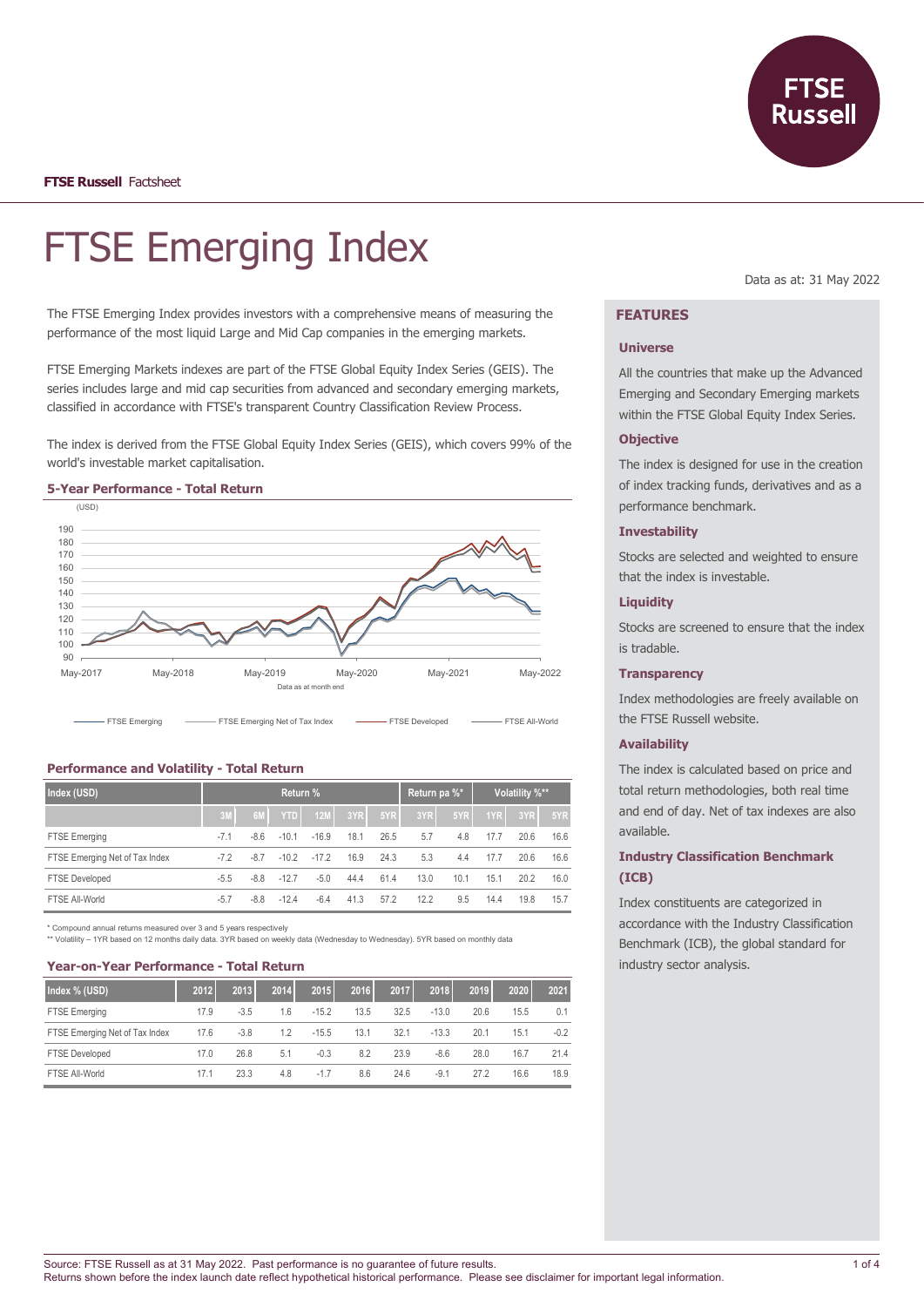## **Return/Risk Ratio and Drawdown - Total Return**

| Index (USD)                    | <b>Return/Risk Ratio</b> |     |     |             | Drawdown (%) |         |         |             |
|--------------------------------|--------------------------|-----|-----|-------------|--------------|---------|---------|-------------|
|                                | 1YR                      | 3YR | 5YR | <b>10YR</b> | 1YR          | 3YR     | 5YR     | <b>10YR</b> |
| <b>FTSE Emerging</b>           | $-0.9$                   | 0.2 | 0.3 | 0.3         | $-24.5$      | $-33.4$ | $-35.1$ | $-35.7$     |
| FTSE Emerging Net of Tax Index | $-0.9$                   | 0.2 | 0.3 | 0.3         | $-24.7$      | $-33.4$ | $-35.6$ | $-36.0$     |
| <b>FTSE Developed</b>          | $-0.3$                   | 0.5 | 0.6 | 0.9         | $-18.0$      | $-34.0$ | $-34.0$ | $-34.0$     |
| FTSE All-World                 | $-0.4$                   | 0.5 | 0.6 | 0.8         | $-18.0$      | $-33.7$ | $-33.7$ | $-33.7$     |

Return/Risk Ratio – based on compound annual returns and volatility in Performance and Volatility table Drawdown - based on daily data

## **Top 10 Constituents**

| <b>Constituent</b>                 | Country      | <b>ICB Sector</b>                 | Net MCap (USDm) | Wgt % |
|------------------------------------|--------------|-----------------------------------|-----------------|-------|
| Taiwan Semiconductor Manufacturing | Taiwan       | Technology Hardware and Equipment | 463.021         | 7.24  |
| Tencent Holdings (P Chip)          | China        | Software and Computer Services    | 276.567         | 4.33  |
| Alibaba Group Holding (P Chip)     | China        | Retailers                         | 174.402         | 2.73  |
| Reliance Industries                | India        | Oil Gas and Coal                  | 111.036         | 1.74  |
| Meituan Dianping (P Chip)          | China        | Software and Computer Services    | 92.610          | 1.45  |
| Vale SA                            | Brazil       | Industrial Metals and Mining      | 74.767          | 1.17  |
| China Construction Bank (H)        | China        | <b>Banks</b>                      | 69.487          | 1.09  |
| Infosys                            | India        | Software and Computer Services    | 68.742          | 1.08  |
| <b>Housing Development Finance</b> | India        | Finance and Credit Services       | 51.819          | 0.81  |
| Al Rajhi Banking & Investment Corp | Saudi Arabia | <b>Banks</b>                      | 51,685          | 0.81  |
| <b>Totals</b>                      |              |                                   | 1,434,138       | 22.43 |

## **ICB Supersector Breakdown**

| <b>ICB Code</b> | <b>ICB Supersector</b>                | No. of Cons | Net MCap (USDm) | Wgt %  |
|-----------------|---------------------------------------|-------------|-----------------|--------|
| 1010            | Technology                            | 189         | 1,474,186       | 23.06  |
| 1510            | Telecommunications                    | 75          | 289,025         | 4.52   |
| 2010            | Health Care                           | 155         | 224,251         | 3.51   |
| 3010            | <b>Banks</b>                          | 159         | 1,045,825       | 16.36  |
| 3020            | <b>Financial Services</b>             | 109         | 243,332         | 3.81   |
| 3030            | Insurance                             | 36          | 168,952         | 2.64   |
| 3510            | <b>Real Estate</b>                    | 101         | 162,768         | 2.55   |
| 4010            | Automobiles and Parts                 | 59          | 197,012         | 3.08   |
| 4020            | <b>Consumer Products and Services</b> | 77          | 192,000         | 3.00   |
| 4030            | Media                                 | 16          | 13,742          | 0.21   |
| 4040            | <b>Retailers</b>                      | 45          | 317,005         | 4.96   |
| 4050            | <b>Travel and Leisure</b>             | 37          | 65,681          | 1.03   |
| 4510            | Food Beverage and Tobacco             | 111         | 277,265         | 4.34   |
| 4520            | Personal Care Drug and Grocery Stores | 44          | 120,014         | 1.88   |
| 5010            | <b>Construction and Materials</b>     | 63          | 124,765         | 1.95   |
| 5020            | Industrial Goods and Services         | 227         | 347,060         | 5.43   |
| 5510            | <b>Basic Resources</b>                | 112         | 316,536         | 4.95   |
| 5520            | Chemicals                             | 94          | 190,036         | 2.97   |
| 6010            | Energy                                | 91          | 415,370         | 6.50   |
| 6510            | <b>Utilities</b>                      | 104         | 209,137         | 3.27   |
| <b>Totals</b>   |                                       | 1904        | 6,393,965       | 100.00 |

# **INFORMATION**

## **Index Universe**

Emerging markets within the Global Equity Index Series

# **Index Launch**

30 June 2000

# **Base Date**

31 May 2000

**Base Value**

200

# **Investability Screen**

Actual free float applied and liquidity screened

## **Index Calculation**

Real-time and end-of-day index available

**End-of-Day Distribution**

Via FTP and email

## **Currency**

USD, GBP, JPY, EUR, Local

# **Review Dates**

Semi-annually in March and September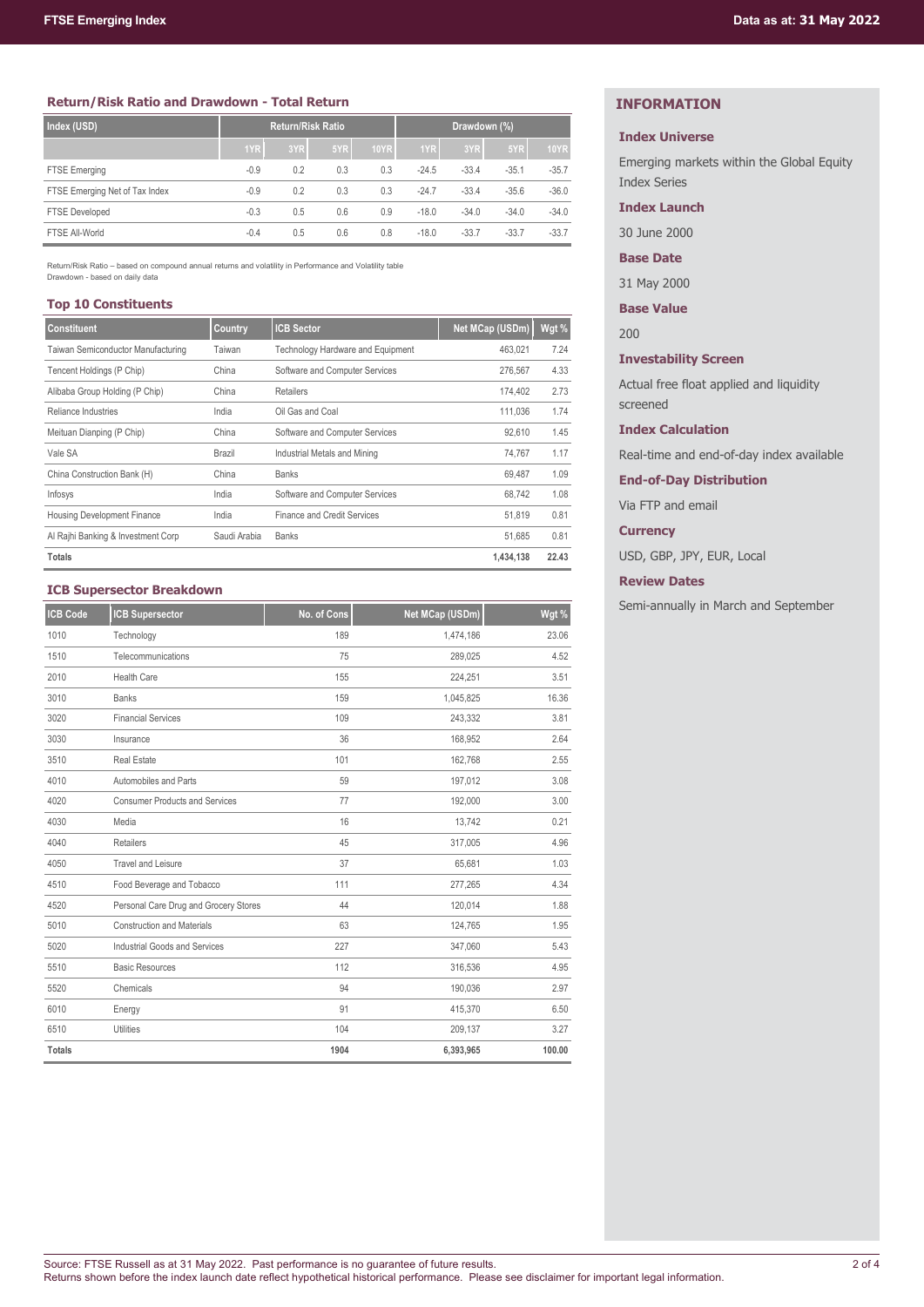# **Country Breakdown**

| Country       | No. of Cons      | Net MCap (USDm) | Wgt %  |
|---------------|------------------|-----------------|--------|
| Brazil        | 99               | 447,276         | 7.00   |
| Chile         | 20               | 46,989          | 0.73   |
| China         | 1054             | 2,151,634       | 33.65  |
| Colombia      | $\boldsymbol{9}$ | 19,086          | 0.30   |
| Czech Rep.    | 3                | 11,108          | 0.17   |
| Egypt         | $\overline{7}$   | 6,154           | 0.10   |
| Greece        | 12               | 22,479          | 0.35   |
| Hungary       | $\overline{4}$   | 11,136          | 0.17   |
| India         | 193              | 995,931         | 15.58  |
| Indonesia     | 35               | 124,457         | 1.95   |
| Kuwait        | 11               | 62,554          | 0.98   |
| Malaysia      | 42               | 118,855         | 1.86   |
| Mexico        | 37               | 173,869         | 2.72   |
| Pakistan      | $\overline{4}$   | 1,234           | 0.02   |
| Philippines   | 29               | 55,114          | 0.86   |
| Qatar         | 18               | 72,974          | 1.14   |
| Romania       | 3                | 4,714           | 0.07   |
| Saudi Arabia  | 53               | 336,430         | 5.26   |
| South Africa  | 61               | 286,465         | 4.48   |
| Taiwan        | 114              | 1,149,940       | 17.98  |
| Thailand      | 51               | 164,958         | 2.58   |
| Turkey        | 27               | 27,161          | 0.42   |
| UAE           | 18               | 103,446         | 1.62   |
| <b>Totals</b> | 1904             | 6,393,965       | 100.00 |

# **Index Characteristics**

| <b>Attributes</b>                 | <b>FTSE Emerging</b> |
|-----------------------------------|----------------------|
| Number of constituents            | 1904                 |
| Net MCap (USDm)                   | 6,393,965            |
| Dividend Yield %                  | 3.14                 |
| Constituent Sizes (Net MCap USDm) |                      |
| Average                           | 3,358                |
| Largest                           | 463,021              |
| Smallest                          | 31                   |
| Median                            | 963                  |
| Weight of Largest Constituent (%) | 7.24                 |
| Top 10 Holdings (% Index MCap)    | 22.43                |
|                                   |                      |